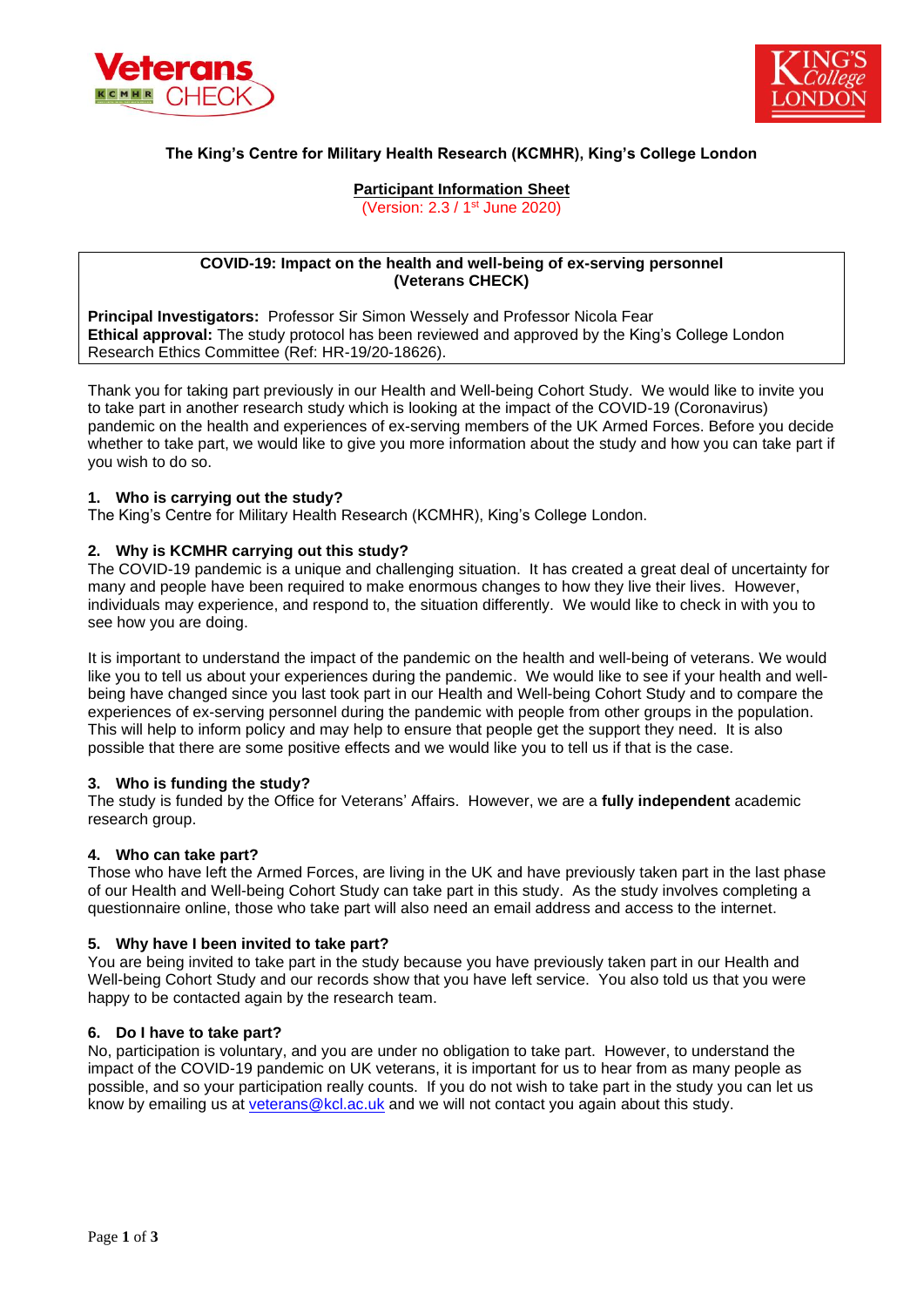



## **7. What are the benefits of taking part in this study?**

The main benefit is that you will help us to gain an understanding of problems experienced by ex-serving personnel during the pandemic. This will inform policy and may help to ensure veterans get the help they need in the longer term.

## **8. How do I take part in the research?**

Taking part in the study involves completing an online questionnaire, so you will need access to the internet. It will take about 15-20 minutes to complete but may take less time than this as not all sections will be relevant to you. Your personal login details can be found in the invitation email.

## **9. What is being asked on the questionnaire?**

The questionnaire asks about your health and well-being, lifestyle behaviours, help-seeking, accommodation/living arrangements, family, loneliness, social support, finances, employment, and volunteering activities. It asks about any positive changes you may have experienced as a result of the pandemic, and also whether you or your friends/family have experienced any COVID-19 symptoms.

## **10. I feel fine and don't have any problems. Would you still like me to take part?**

Yes, we want to hear from people who feel well, in addition to those who may feel unwell or are experiencing difficulties during the pandemic. We are interested in finding out about your experiences and to understand more about the impact of the pandemic on your life.

## **11. I am still serving in the military. Can I take part?**

Thank you for your interest in the study. However, the study is for ex-serving personnel and therefore serving members of the UK Armed Forces are not able to take part. If you are still serving, you can let us know by emailing us at [veterans@kcl.ac.uk](mailto:veterans@kcl.ac.uk) and we will not contact you again about this study.

## **12. I live outside the UK. Can I take part?**

To take part, you will need to be living in the UK. This is because the experience of the COVID-19 pandemic will vary between countries due to differences in the spread of the virus and the nature of the restrictions imposed. If you live outside of the UK you can let us know by emailing us at [veterans@kcl.ac.uk](mailto:veterans@kcl.ac.uk) and we will not contact you again about this study.

## **13. Who will get to see the information that I give in the questionnaire and how will my information be stored?**

Your data will be processed in accordance with the General Data Protection Regulation (GDPR) and the Data Protection Act 2018. All data will be regarded as confidential and stored securely. The answers you give in the questionnaire will be stored separately to your personal details. Only the immediate research team will have access to your information and be able to see your questionnaire responses linked with your identifiable information. We may share deidentified datasets with other research institutions, however, we will never share your questionnaire answers linked with information that would identify you (i.e. your name or date of birth). We will NOT pass any of your contact details (address, email address or phone number) to third parties including the Office for Veterans' Affairs and the UK Ministry of Defence.

The overall findings and results of the study will be published, but your identity and individual responses will be **entirely confidential**. Records will be held for 20 years and you have the right of access to your records at any time.

If you would like more information about how your data will be processed in accordance with GDPR, please visit the link below: [https://www.kcl.ac.uk/research/support/research-ethics/kings-college-london](https://www.kcl.ac.uk/research/support/research-ethics/kings-college-london-statementon-use-of-personal-data-in-research)[statementon-use-of-personal-data-in-research](https://www.kcl.ac.uk/research/support/research-ethics/kings-college-london-statementon-use-of-personal-data-in-research)

## **14. Will I get to see the results of this study?**

Yes. We will send you a newsletter letting you know about our findings. Providing us with an up to date email address will help us to ensure you receive them. In addition, the research team will publish the overall results in academic journals.